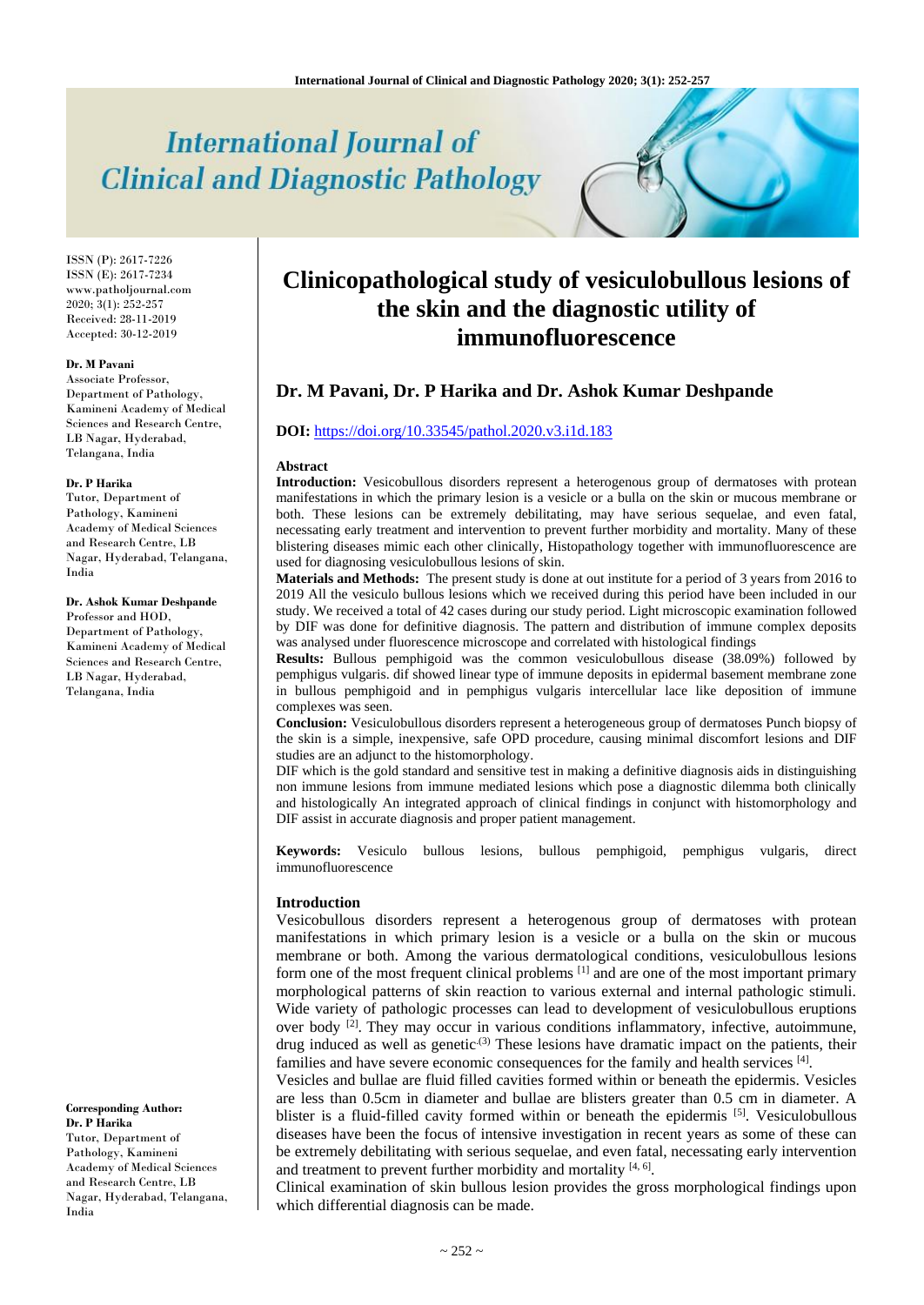Though some of the veisculobullous lesions are characteristic in their appearance and distribution, still many of the subepidermal blistering disorders may strikingly mimic each other clinically, and many a times a definitive diagnosis cannot be made by physical examination alone  $[1, 1]$ 3] . Mortality and morbidity in various vesiculobullous lesions differ greatly, therefore accurate diagnosis is important.

Histologic assessment is essential for accurate diagnosis and provides insight into the pathogenic mechanisms [4]. Punch biopsy is the most commonly employed technique and is simple, inexpensive, safe OPD procedure without any major complications, causing minimal discomfort to the patient and no scarring [7].

As the majority of vesiculobullous skin disorders are immune mediated the molecular nature of autoimmune diseases, the role of cell to cell interactions and desmosomes have been identified over the last two decades.The main pathogenic mechanism involved is the antigen antibody immune complex deposition which may directly interfere with desmosomal function [8].

Most of these lesions have characteristic light microscopic and immunofluorescence patterns which are of great help in reaching an accurate diagnosis. The blister separation plane, type of inflammatory infiltrate and mechanism of blistering are specific for each disease [9].

Though histopathological study is sufficient in most of the cases, it is often accompanied by immunofluorescence antibody tests. Direct immunofluorescence (DIF) antibody testing is a gold standard for confirmation of the diagnosis as many lesions have overlapping microscopic features [1]. Immune mediated patterns are disease specific and immune complex depositions at various location such as dermoepidermal junction, within the epidermis, dermal blood vessels etc are of diagnostic importance [10]. Nature of immune deposits usually used in DIF is IgG, IgA, IgM and C3c <sup>[10]</sup>. These rapid and reliable immunofluroscent techniques permit early diagnosis and treatment of potentially life-threatening disorders [11].

# **Aims and Objectives**

- 1. To study various vesiculobullous lesions in relation to site, age and gender encountered in our region.
- 2. To correlate the clinical and histopathological features of the skin lesions and to confirm with Direct immunofluorescence (DIF) findings.
- 3. To evaluate the diagnostic utility and sensitivity of DIF studies.

# **Materials and methods**

The present study was done at our institute for a period of 3 years from 2016 to 2019 All the vesiculobullous lesions which we received during this period have been included in our study. The skin biopsies were taken by the dermatologist from the site of lesion including the intact vesicle and from perilesional skin, under strict aseptic conditions. The specimens were sent in 10% buffered formalin for routine histological analysis and in normal saline or Michel's medium for DIF. Skin biopsy slides were analysed initially by light microscopy, followed by DIF with IgG, IgA, IgM, C3c antibodies. The pattern and distribution of immune complex deposits was analysed under fluorescence microscope and correlated withlight microscopy.

# **Results**

We received a total of 42 cases during our study period. Females out numbered males in our study. Out of the 42 patients, 23 cases were females (54%) and 19 cases were males (45%). In our study, the maximum number of patients were in the age group of 61-70 years (26%) followed by 20- 30 years (16%). Mean age was 47.71 years. Youngest case was 1 year old and oldest case was 87 years. The commonest site of disease involvement was limbs followed by trunk.

**Table 1:** Sites of involvement

| <b>Site</b>       | <b>Number of lesions</b> |
|-------------------|--------------------------|
| Extremities       | 19                       |
| Trunk             |                          |
| Back              | 08                       |
| Face              | 05                       |
| Oral cavity       |                          |
| All over the body |                          |

Majority of the patients presented with blisters associated with itching. Other presenting features were erythematous crusted plaques, ulceration with raw painful areas and burning sensation. The blisters were of variable sizes from tiny fluid filled vesicles to very large bullae. The number of lesions varied from single lesion to multiple lesions.

Lesions clinically diagnosed as Bullous pemphigoid presented as multiple, tense bullae of varying sizes, and pemphigus vulgaris, in which oral and skin involvement occured showed flaccid bulla of varying sizes. The duration of the presenting complaints in the present study ranged from 3 days to 2 years. In all the cases of pemphigus vulgaris Nikolsky's sign was positive and oral/ mucosal involvement was also observed in cases of pemphigus vulgaris.

Approach to the light microscopic assessment was based on the following findings. 1. Blister separation plane 2. Mechanism of blistering 3. Type of inflammatory infiltrate. On the basis of the plane of separation, the vesiculobullous lesions have been broadly divided into two categories, intraepidermal, and subepidermal. The intraepidermal lesions are further divided into suprabasal and subcorneal. In the present study majority of the cases showed plane of separation at the subepidermal region ie at the dermoepidermal junction (56.7%) followed by suprabasal (23.8%) and subcorneal (19.04%) planes.

**Table 2:** Plane of separation of the lesions

| S. No | <b>Plane of Seperation</b>  | <b>No: of Cases Percentage</b> |        |
|-------|-----------------------------|--------------------------------|--------|
|       | Intra Epidermal- Suprabasal |                                | 23.8%  |
|       | Intra Epidermal -Subcorneal | 08                             | 19.04% |
|       | Subepidermal                |                                | 57.1%  |

In our present study epidermal basement membrane destruction leading to subepidermal bullae formation was the most common mechanism involved (56%) followed by acantholysis (25%) leading to intraepidermal bullae. Other mechanisms like spongiosis and keratinocytes degeneration were also observed. The most common inflammatory infiltrate in the bullous cavity was neutrophilic infiltrate followed by mixed inflammatory infiltrate, eosinophilic, and lymphocytic infiltrate.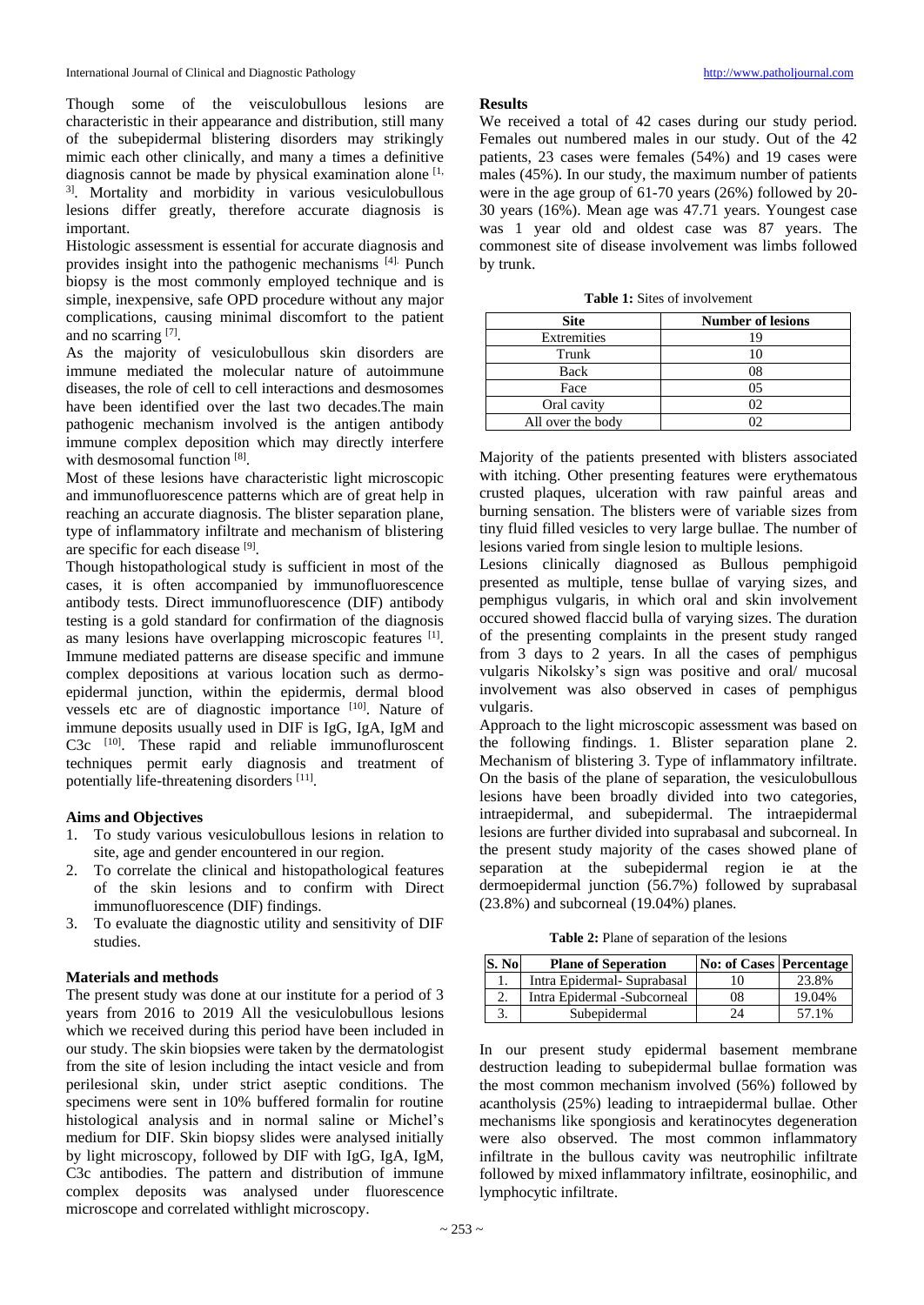International Journal of Clinical and Diagnostic Pathology [http://www.patholjournal.com](http://www.patholjournal.com/)

### **Table 3:** Type of Inflammatory infiltrate observed

| S. No | <b>Type of infiltrate</b> | <b>Number of cases</b> | <b>Percentage</b> |
|-------|---------------------------|------------------------|-------------------|
|       | Neutrophils               | 20                     | 47.6%             |
|       | Mixed                     | 14                     | 33.3%             |
| 3.    | Eosinophils               | 04                     | 9.5%              |
| 4.    | Lymphocytes               | 04                     | 9.5%              |

As many of the histological features may be overlapping in various lesions, a provisional light microscopic diagnosis was made, and then DIF testing is done for the final histopathological diagnosis. DIF testing was done with IgA, IgG, IgM, and C3C flurochrome conjugated antibodies in all the 42 cases and 37 cases showed antibody deposition. The DIF findings are based on the type, site, pattern and intensity of antigen antibody complex deposition.

**Table 4:** Pattern of immunofluorescence and histopathological diagnosis in the lesions.

| <b>Histopathological diagnosis</b> | No: of<br>cases | No: of cases showing<br><b>DIF</b> positivity | <b>IgG</b>   | <b>IGA</b> | C3c | $IgG+$<br>C3C | <b>Negative</b> | Location    | <b>Pattern</b> |
|------------------------------------|-----------------|-----------------------------------------------|--------------|------------|-----|---------------|-----------------|-------------|----------------|
| Bullous pemphigoid                 | 16              | 16                                            | ◠            |            |     | 13            |                 | <b>EBMZ</b> | Linear         |
| Pemphigus vulgaris                 | 10              | 10                                            | <sub>(</sub> |            |     |               |                 | <b>ISR</b>  | Lace like      |
| Subcorneal pustular dermatosis     |                 | Nil                                           |              |            |     | $\Omega$      |                 | Nil         | Nil            |
| Epidermolysis bullous aquista      | $\sim$          |                                               |              |            |     |               |                 | <b>EBMZ</b> | Linear         |
| BP.EBA                             |                 |                                               |              |            |     |               |                 | <b>EBMZ</b> | Linear         |
| Pemphigus foliaceous               |                 |                                               |              |            |     |               |                 | <b>ISR</b>  | Intercellular  |
| IgA linear Dermatosis              | ◠               |                                               |              | ◠          |     |               |                 | <b>EBMZ</b> | Linear         |
| Drug induced bullous disorder      |                 | Nil                                           |              |            |     | $\Omega$      |                 | nil         | Nil            |
| Dishydrotic Eczema                 |                 | Nil                                           | nil          |            |     |               |                 | Nil         | nil            |

\*EBMZ-Epidermal Basement Membrane Zone, ISR-Intercellular Squamous Region

All the cases of BP showed linear deposits predominantly of IgG and C3c at the EBMZ and the cases of Pemphigus vulgaris showed lace like deposits of IgG and IgG + C3c at the ISR. Pemphigus foliaceous showed IgG and C3c deposition in the ISR. All the non immune causes for vesiculobullous lesions were confirmed after negative DIF.

Details provided in the table. Ambiguity in the diagnosis remained in two cases where provisional diagnosis was made as BP or EBA as the DIF was inconclusive in these two cases. Final impression was given as a differential diagnosis and was advised to correlate with clinical details.



**Fig 1:** 1a: Clinical presentation of bullous pemphigoid. 1b: Subepidermal blister. H&E staining. Low power view 1c, 1d: Linear IgG and C3c deposit at the EBMZ. 1b: Subepidermal blister.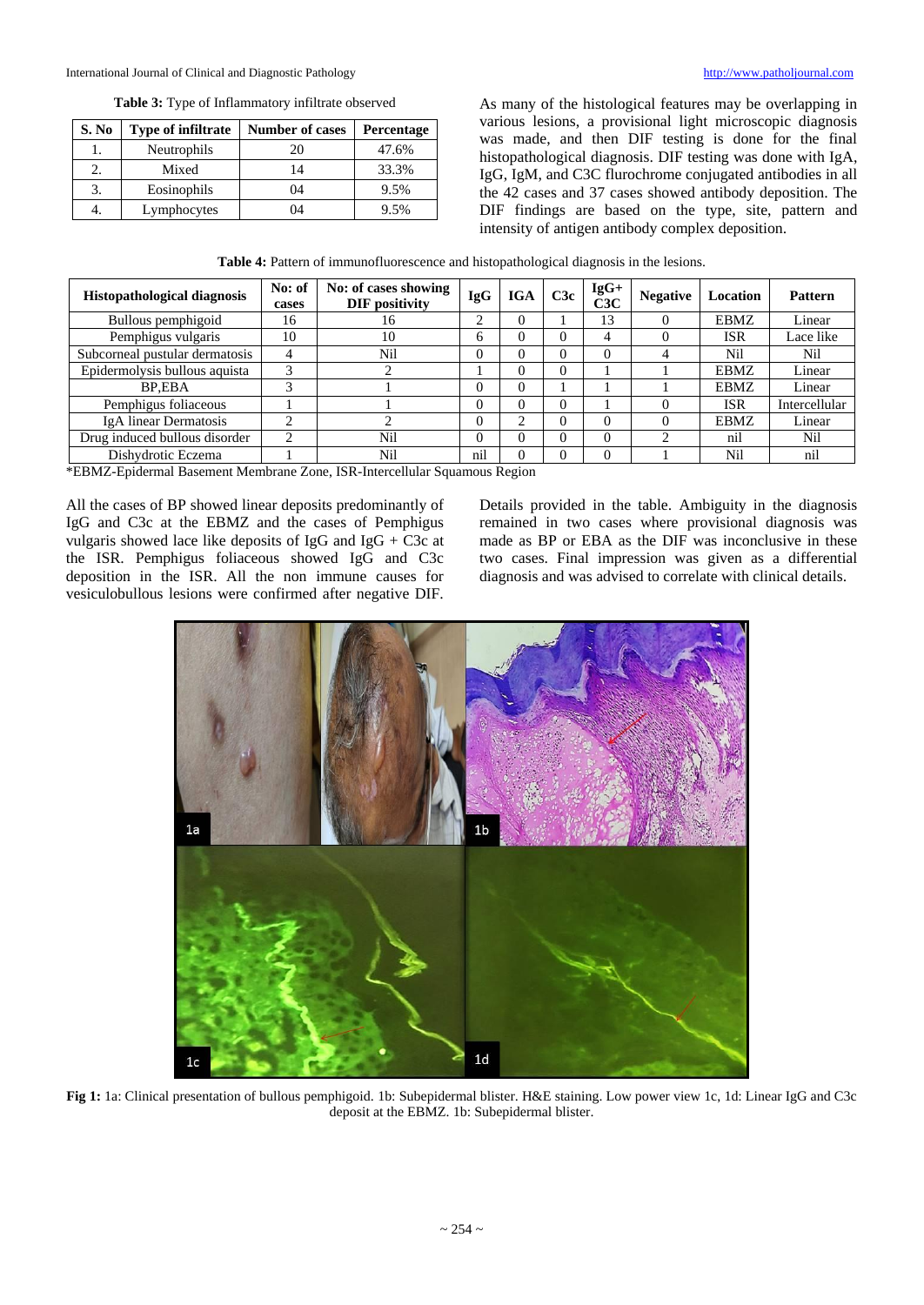

**Fig 2:** 2a: cutaneous and oral lesions of Pemphigus vulgaris 2b, 2c. Suprabasal blister H&E staining. Low power view 2d. Lace like deposition of IgG in the ISR

# **Discussion**

Skin is the single largest organ of the body. It represents a window to the internal well-being. Various diseases along with its manifestations can commonly involve the skin and mucous membranes out of which vesiculobullous lesions form a predominant group [12].

Although vesicles and bullae occur in several nonspecific conditions there exists a group of disorders in which blisters are the primary and most distinctive feature of presentation.These bullous diseases, in some instances are fatal if untreated [13]. Blisters occur at different levels within the skin in the various disorders and histologic assessment is essential for accurate diagnosis providing insight into the pathogenic mechanisms.

Skin not only has protective function but also has immune functions. The main function of our immune system is to protect an individual from foreign or non-self-antigens without reacting with self-antigens. Sometimes this is distorted and leads to auto immune disorders [13].

Vesiculobullous lesions are mostly immune mediated, and the immunopathogenesis is specific for each disease, which is of diagnostic importance. The immune complex depositions occur at various locations as intraepidermal, dermo-epidermal junction, dermal blood vessels etc. Nature of immune deposits usually used in DIF is IgG, IgA, IgM and C3c. [4] Light microscopy alone does not yield much results in these lesions.

Knowledge of the molecular structure of the intercellular and cell-to-matrix attachments that provide the skin with mechanical stability is helpful in understanding these diseases<sup>[5]</sup>.

Desmosomes are the intercellular adhering junctions which attach the neighbouring cells to each other, and are seen in tissues such as the stratified squamous epithelia of the skin, mucous membranes and myocardium [5] . Significant insights into the regulation of desmosomal adhesion demonstrated

the role of autoantibodies in patients suffering from the autoimmune blistering skin diseases [16]. Autoantibodies against desmoglein cause the intraepidermal blistering seen in pemphigus, while autoantibodies against hemidesmosomes are the reason for the subepidermal blistering seen in pemphigoid  $[5]$ . Thorough clinical examination aided by light microscopy and immunofluorescence helps in definitive diagnosis and proper patient management.

In the present study females out numbered males. Out of the 42 patients, 23 were females (54%) and 19 were males (45%). Our study is in concordance with the studies by Kumar A, *et al*. [1] Deepthi *et al*, [4] Anupama [17] Arundhathi  $et \ al$ , <sup>[18]</sup> Heena mittal  $[19]$  and many other studies. The maximum number of patients were in the age group of 61- 70 years (26%) followed by 20-30 years (16%). Mean age was 47.71 years. The mean age of presentation in various studies was comparable with this present study [1, 2, 4, 17, 18] Youngest case was 1 year old and oldest was 87 years. Extremities were commonly involved (45%) followed by trunk (23.8%) and back (19%). Similar findings were observed by Anupama<sup>[17]</sup> and Heena mittal.  $[19]$  Lesions were seen all over the body in studies by Deepti [4] Kumar SS<sup>[6]</sup>. Oral cavity involvement was seen in all the cases of pemphigus vulgaris and 2 cases showed only oral lesions without skin involvement. Many studies done show oral lesions associated predominantly with pemphigus vulgaris [1, 2, 4, 6, 17, 18] .

Bullous pemphigoid presented clinically as multiple, tense bullae of varying sizes commonly in adults, had the highest incidence in both males and females. Pemphigus vulgaris presented as oral and skin lesions showing flaccid bullae of varying sizes. The most common lesion encountered in our study was Bullous pemphigoid (38%) followed by Pemphigus vulgaris (23%). We have encountered other lesions also like subcorneal pustular dermatosis, IgA linear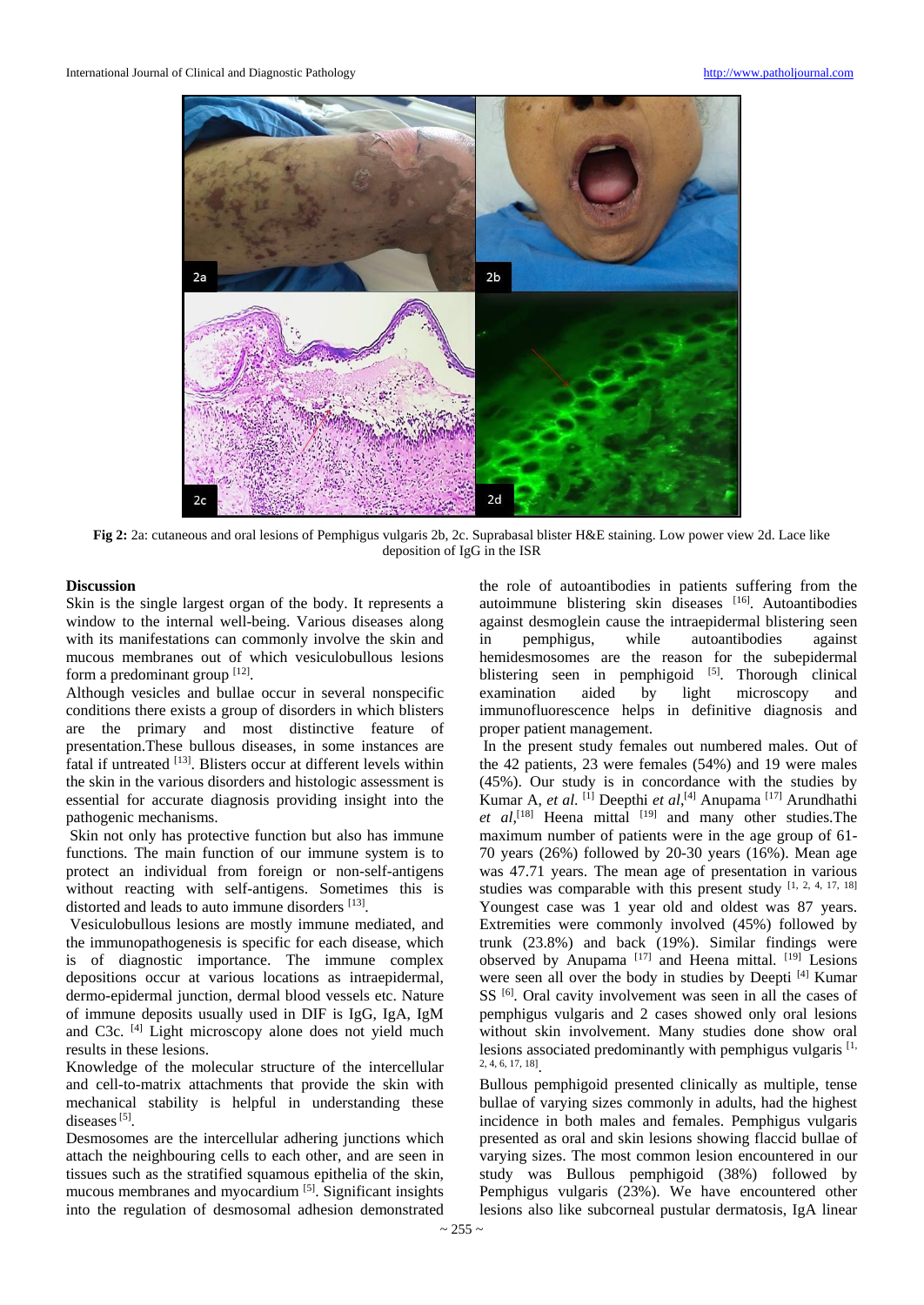dermatosis etc. Our findings are similar to the findings from studiies by Thejasvi *et al* where Bullous pemphigoid was the predominant lesion<sup>[20]</sup>. Majority of the other studies showed pemphigus vulgaris as the predominant lesion [1, 4, 6, 17, 18]. This can be attributed to the genetic, environmental and geographical variations.

The Nikolsky's sign is a clinical sign which manifests as dislodgement of intact superficial epidermis by a shearing force, indicating a plane of cleavage in the epidermis. The defect may be due to epidermal antibodies as in Pemphigus or staphylococcal toxin as in Staphylococcal scalded skin syndrome. It is characteristically associated with Pemphigus vulgaris [21] . Nikolsky's sign which is a significant indicator of altered structural epidermal integrity and active acantholysis enables the dermatologist to clinically distinguish between intraepidermal and subepidermal blistering diseases [21]. In our study Nikolsky sign was present in all the cases of Pemphigus vulgaris and negative in Bullous pemphigoid. This is in correlation with study by Deepthi et al. and Kumar SS<sup>[4, 6]</sup>.

In the present study the plane of separation was subepidermal in majority of the cases (57.1%) followed by suprabasal (23.8%) and subcorneal planes (19.04%). Our study is similar to the study by Thejasvi *et al.* <sup>[20]</sup> where the plane of separation in majority of the cases was sub epidermal. But in many other studies the plane of separation was intraepidermal specifically, supra basal [1, 4, 6, 17, 18] This variation might be because of the genetic, environmental factors.

The predominant type of inflammatory infiltrate in the bullous cavity was mixed infiltrate in our study which is in correlation with the study by Anupama *et al*. [17] Eosinophilic infiltrate was seen predominantly in the study by Heena *et al*, [19] and neutrophilic infiltrate was predominant and in other studies [4, 17, 18]

Immunofluorescence (IF) tests have redefined the understanding of many immune-mediated skin diseases, especially autoimmune blistering diseases [22] Immunofluorescence (IF) is a histochemical technique employed to detect antibodies bound to antigens in the tissue or in the circulation. It acts as a valuable adjunct to clinical and histopathological diagnosis, especially in vesiculobullous and connective tissue disorders [23] . IF has been extensively used to understand and classify various disorders where immune mechanisms play a role and has become an essential investigation in the diagnosis and management of autoimmune vesiculobullous disorders [22].

All the cases of Pemphigus group showed intraepidermal bullous lesions The plane of separation in Pemphigus vulgaris was in the suprabasal region. Subcorneal plane of separation was seen in pemphigus foliaceous and subcorneal pustular dermatosis. Cases of Bullous pemphigoid, Linear IgA dermatosis, EBA showed sub epithelial plane of separation. DIF is essential in such cases where histological features are overlapping and aids in making accurate diagnosis for proper patient management.

Bullous Pemphigoid showed linear IgG and C3c deposition in the Basement Membrane Zone (BMZ) and Pemphigus Vulgaris showed lace like deposits in the Intercellular Squamous Region (ISR). Out of the three cases of EBA one case was inconclusive and the other two showed linear deposits of IgG and C3c in EBMZ on the dermal side. The gold standard for diagnosis of Epidermolysis Bullosa

Acquisita (EBA)vs Bullous Pemphigoid is the identification of immune deposits on the dermal side ('floor') for EBA or the epidermal side ('roof') for Bullous Pemphigoid in DIF [24]. In our study all the cases of linear IgA dermatosis showed IgA deposition in EBMZ.

Two cases were inconclusive even after IF and possible diagnosis was given in these cases. Inconclusive DIF findings were reported by Heena *et al*. [17], Anupama *et al*. <sup>[19]</sup> Thejasvi *et al.* <sup>[20]</sup> also. All the cases of pemphigus group had 100% sensitivity which correlated with many studies.  $[I, R]$ 4, 6, 17, 19]

DIF had a sensitivity of 875% in cases of BP in our study. The studies of Kabir *et al*. [25] and Mahmood *et al*. [26] had 100% sensitivity of DIF in their studies. The findings of our study are supported by study conducted by Deepthi *et al*. [4] and Heena et al. <sup>[19]</sup> which had lower sensitivity. The sensitivity of DIF for pemphigus group of lesions in our study was 100%. Anupama concluded from her study that the sensitivity of Pemphigus group of lesions was 90.09% and in the case of Bullous pemphigoid it was 77.7% <sup>[17]</sup>. Kumar SS concluded a sensitivity of 78% from his study [6].

The cases of Subcorneal Pustular Dermatosis, and drug induced bullous lesions which had overlapping histological features with other immunological bullous lesions were confirmed as non immune after negative DIF.

# **Conclusion**

Vesiculobullous disorders represent a heterogeneous group of dermatoses with protean manifestations. Punch biopsy of the skin is a simple, inexpensive, safe OPD procedure, causing minimal discomfort to the patient. Basic histomorphological evaluation is very essential in skin vesiculobullous lesions and DIF studies are an adjunct to the histomorphology. Though light microscopy may be used to give the probable diagnosis in resource poor settings, and is as good as DIF, still DIF is always the gold standard and sensitive test in making a definitive diagnosis. DIF aids in distinguishing non immune lesions from immune mediated lesions which pose a diagnostic dilemma both clinically and histologically. An integrated approach of clinical findings in conjunct with histomorphology and DIF assist in accurate diagnosis and proper patient management.

# **References**

- 1. Kumar A, Shreya AS, Baig MA. Study of vesicobullous lesions of the skin clinical and histopathology correlation. J Diagn Pathol Oncol. 2018; 4(3):214-218.
- 2. Patel PR, Patel PB, Chiplonkar SG. Histopathological study of vesiculobullous lesions of the skin: A study at tertiary care hospital. Int J Med Sci Public Health 2014, 3
- 3. Wojnarowsk F, Venning VA, Fine JD, Burge SM. Rook's Textbook of Dermatology: Immunobullous diseases and Genetic blistering diseases. 8th Edition. Caltron: Blackwell, 2010.
- 4. Deepti SP, Sulakshana MS, Manjunatha YA, Jayaprakash HT. A histomorphological study of bullous lesions of skin with special reference to immunofluorescence international journal of current research and academic review. 2015; 3(3):29-51.
- 5. Cotran RS, Kumar V, Robbins SL. Robbins and Cotran's Pathologic basis of Disease. 8th ed. Philadelphia: Saunders Elsevier, 2010, 112-28.